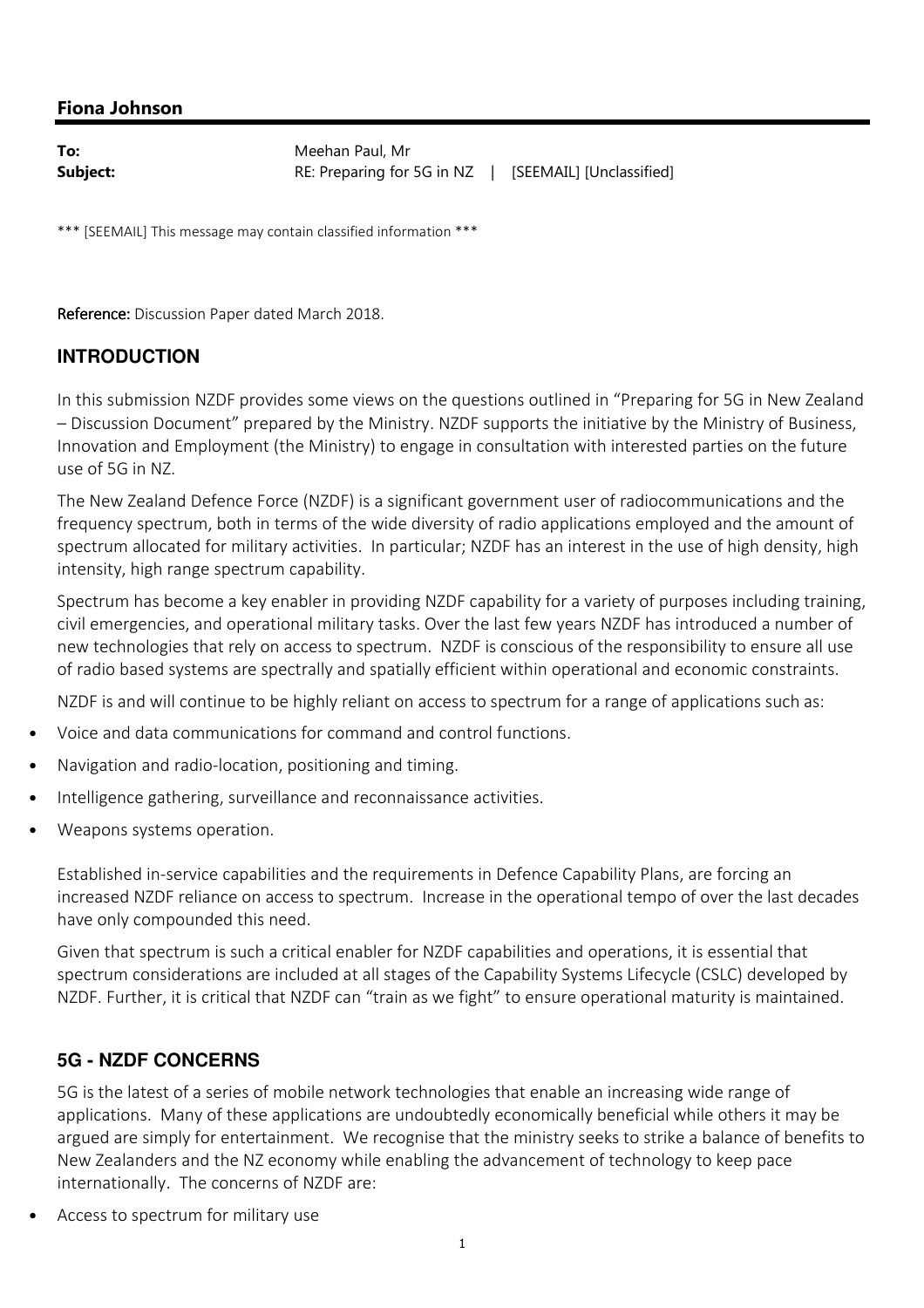- Freedom from Interference
- Counter Terrorism

# Access

In regard to the use of UHF\SHF\EHF frequency bands, NZDF takes this opportunity to re-confirm the importance of access to frequency bands in order to meet its outputs to the New Zealand Government and citizens. National mobile network operators already hold management rights over significant portions of spectrum and as a group are a dominant spectrum user. NZDF have interest in each of the frequency bands indicated by the Ministry's proposal. In particular NZDF is interested in having access to some of the spectrum in the:

- 600 MHz band for enabling communications within mobile patrol elements
- 1.4 GHz and 3.5 GHz for enabling 'communication bubbles' for semi-static elements and the links between the elements.

### Interference

With high spectrum occupancy and high geographic power density there is significant opportunity for complex interference issues. From 2G onward complexity has increased and technology changes mask the root causes of problems. Even sub-optimal mobile networks can often still support some traffic. Faults can be difficult to trace yet create ongoing interference issues.

As mobile operators are progressively marketing-lead (rather than tech-lead) companies, their ability to understand and deal with these complexities is reducing. Their service companies have lost technical skill, and contractual focus has progressively moved more to the financial return and project completion rather than technical quality.

Overall, the ability of mobile operators to find and fix Electromagnetic Compatibility (EMC) and interference issues appears significantly reduced. The direct impact being that operation of NZDF radios, in legitimate channels, is at risk. The risk increases with proximity to mobile phone sites and cell phone jammers (i.e. prisons).

### Counter Terrorism

As the threat of global and domestic terrorism continues to grow, so do the technical communication conduits to these activities and, so do the complexities in countering these communication conduits. The volume of spectrum given over to publicly available networks, the ease of access to these networks, the anonymity these networks afford, all add to the complexity to countering any terrorist threat that may use these networks.

NZDF notes the responsibility of the ministry to ensure spectrum is employed to the benefit of New Zealand. NZDF anticipate that the ministry will carefully consider what conditions on the use of spectrum allocations are appropriate to minimise threats of physical and economic harm and ensure that network providers fully cooperate with public agencies to deal effectively and efficiently with threats as they may arise.

For reasons of counter terrorism and interference mitigation, it is necessary for NZDF to secure prior agreement, along with actuating mechanisms and procedures, to shutdown mobile services near a point of operations\exercise\incident. This is considered necessary where the NZDF has a requirement to protect NZDF communications, critical operations and/or the New Zealand public.

# **RESPONSES TO QUESTIONS**

# **Q1. What will 5G be used for?**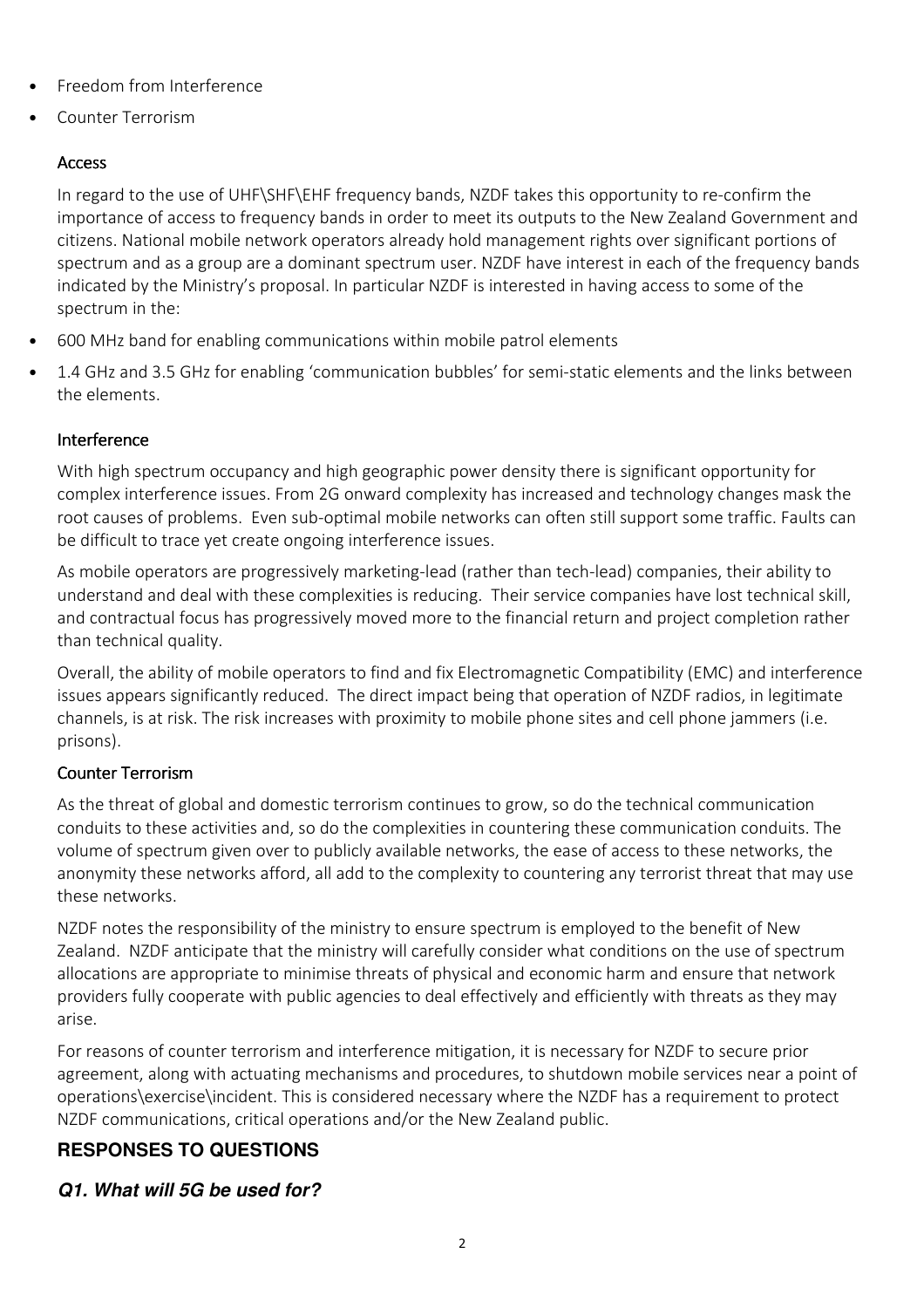A number of imperatives may be promoted for 5G in respect of applications that will respond to or may only be possible with high throughput, low latency, wide area coverage. These attribute gains are seen to be beneficial, and current examples of applications are:

- virtual reality
- remote car driving
- games
- smart cities (not one application)

NZDF understands that, given adequate 5G spectrum, gains are anticipated in the following attributes, with each expected to have an order of magnitude greater than 4G (LTE):

- high peak rates (20Gbps),
- high connection density,
- high reliability, and
- low latency

However NZDF consider that service provided by 3G and 4G networks show, that these improvements cannot normally all be provided together. While the 5G technology may provide for all of these gains, there are resource and physics constraints. These gains can generally be provided only where there is adequate power density in both the uplink and downlink, so having a base station close is important, the closer the better, otherwise more basic performance should be expected. Users located close to base stations may anticipate a high level of 5G service, while for those between base stations service will be compromised. Higher frequencies, wider bandwidth and higher power require significantly more network planning and management, not less. Interference management requires focus and coordination.

#### 5G Benefits

NZDF anticipates that reasons given for 5G may argue an advancement in social and economic benefits. Equally, we have seen that the trend over previous generations of mobile networks that have been premised on speed and ubiquity. When implemented however, use of the technology has been increasingly given over to social media, and video entertainment in something of an "all-you-can-eat" bandwidth-consuming digital feast. The imperative for next generation cellular radio may not be as great as purported.

Fixed and nomadic, as well as mobile solutions have been marketed using current generation networks to provide internet access in competition with fixed line fibre and copper access. This has been promoted as a solution for rural broadband and is arguably an economic delivery mechanism in low population density areas. However the weight of use may more reasonably be accounted for by urban users whether addressing suburban expansion, areas infrastructure rollout for the latest cable-based technology is behind, satisfying the migratory nature of the tenancy market, or sporadic use at holiday destinations – these are all large users of wireless broadband for internet access using mobile networks.

While there is nothing bad in itself about this use of technology, it does not necessarily represent the high value application of technology for the betterment of the NZ economy and society that may be promoted as a key driver for technology change and infrastructure investment. Nor does this use rely on the features of the new technologies per se. High mobility, truly wide reach, low latency, wide bandwidth required by any particular application do not tend to drive industry investment and change. Instead, the aggregation of the various mobile network applications available to the market, together consume the available bandwidth where coverage is provisioned by mobile operators. Highways and communities that have missed out on initial network establishment followed by coverage in-fill and government rural initiatives are slow to see any network investment due to competition or technology advance bringing coverage to them.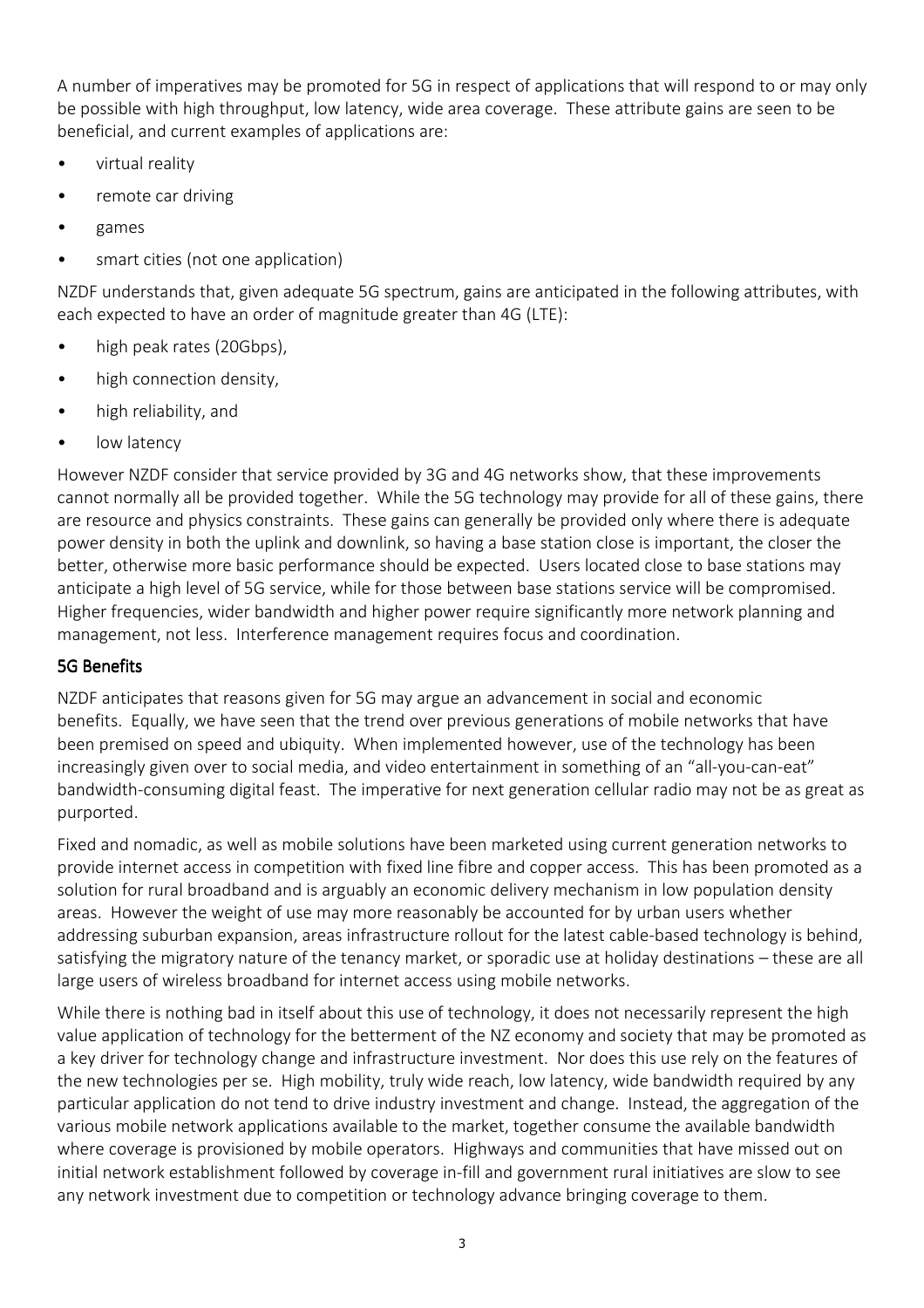### Spectrum Demand

While 5G answers these needs also, many of these applications could live on the more modest bandwidth capabilities of earlier network technologies. Many 'mobiles' today, use 3G and 4G networks predominantly as a fixed service, either stationary or nomadically rather than mobile. For many applications, very short response times differ imperceptibly to more modest latencies.

Mobile operators already hold large blocks of spectrum. Economic benefits should be carefully considered by the ministry before adding more and significantly larger quantities of bandwidth to be consumed and locked into management rights for any significant period. The auction of spectrum rights to the highest bidder does not in itself represent benefit to the economy. Commercial pressures in a competitive mobile networks market may not translate to high levels of service, improved coverage, and significant fault reduction\network resilience. Rather, those pressures may largely drive commoditisation to sell minutes, data and text as is the case today. This rather lacks the aspirational and economic imperatives of high value mobile applications, self-driving vehicles, remote robotics, or smart cities.

A large swathe of spectrum is likely to be given over to 5G as a result. While the technology is expected to provide higher spectral efficiency, high base station power density can be anticipated to make these gains. Both higher base station density and higher base station power are likely vehicles to achieve increased power density. Not only will base stations become more prolific and powerful, their siting will become progressively user location centric. Human RF exposure aside, increased risk of interference in other bands is significant.

# **Q2. Infrastructure Competition**

While MBIE has given some thought to shared base station infrastructure which might provide some respite to demand for spectrum, this is by no means a certain eventuality. If mobile operator companies continue to compete at this level rather than cooperate, then spectrum occupancy, operational coordination and interference complexity will be unlike anything yet witnessed in NZ. In any case, demand for spectrum would increase across the board.

NZDF considers that base station infrastructure must be very well coordinated and managed, in order to limit interference issues from occurring. That may naturally lead to the advent of network competition at a retail level only.

In the event, a suitable co-siting design would have to be created by\for mobile operators and there would be the usual arguments about who gets top spot but this would most likely yield the lowest cost, highest performing, lowest interfering radio access network within height and footprint bounds.

Of the spectrum obtained by mobile operators from 1G onwards, none has been willingly released. Mobile operators have continued to consume UHF spectrum holdings with each new technology generation, while TV has released it. 5G is set to accelerate this demand and now things are becoming tight.

Noting that spectrum rights normally last for 20 years, it's a long time before spectrum allocations of the nominated frequency blocks occur again. What is more, band planning is performed with technologies and use in mind. These tend to lock in bands until a technology falls into disuse, which is a significantly longer period especially when time needed to clear the band is taken into consideration. Analogue TV is an example.

# **Q3 Regulatory Issues**

Each new generation of mobile network technology is increasing complex, with higher throughput, higher reliability and greater waveform resilience and reliability. NZDF considers that it is vital to ensure that mobile operators work together with NZDF, Police and Civil Defence at the right levels and pace to maintain critical communications systems and to manage civil threats.

#### ECM –Electronic Counter Measures Electronic Measures Measures